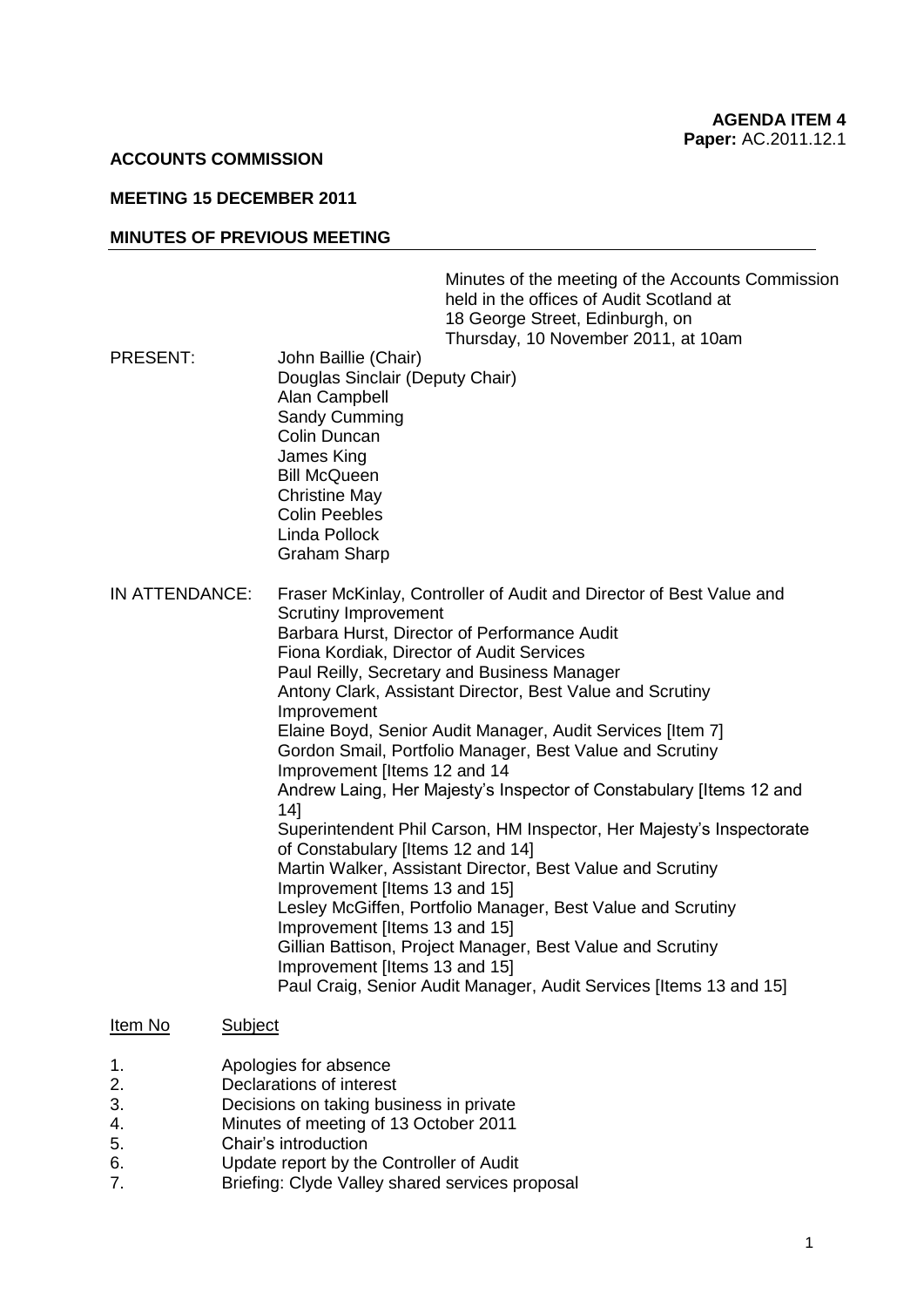- 8. Briefing: shared risk assessment refresh process 2012/13
- 9. Performance audit rolling programme update
- 10. Statutory performance information
- 11. Best Value audit of Fire and Rescue services update on audit programme
- 12. Best Value audit and inspection Lothian and Borders Police and Police Board
- 13. Best Value audit Comhairle nan Eilean Siar
- 14. Findings: Best Value audit and inspection Lothian and Borders Police and Police Board
- 15. Findings: Best Value audit Comhairle nan Eilean Siar
- 16. Any other business

\_\_\_\_\_\_\_\_\_\_\_\_\_\_\_\_\_\_\_\_\_\_\_\_\_\_

# 1. Apologies for absence

Apologies for absence were received from Michael Ash.

# 2. Declarations of interest

The following declarations of interest were made:

- Sandy Cumming, in item 13, as a former Chief Executive of Highlands and Islands Enterprise
- Douglas Sinclair, in item 13, as a former employee of Comhairle nan Eilean Siar
- Colin Peebles, in item 14, as a former employee of Lothian and Borders Police
- Christine May, in items 6 and 7, as a consultant in relation to waste management issues
- Alan Campbell, in item 16, as a former employee of Aberdeenshire Council

## 3. Decisions on taking business in private

It was proposed that items 14 and 15 should be taken in private to allow deliberations on actions arising from its consideration of: the joint report of the Controller of Audit and Her Majesty"s Inspector of Constabulary on Lothian and Borders Police and Police Board (item 14); and the Controller of Audit's report on Comhairle nan Eilean Siar (Item 15).

## 4. Minutes of meeting of 13 October 2011

The minutes of the meeting of 8 September 2011 were submitted and approved, subject to noting that Douglas Sinclair did not attend the meeting between the Commission, Audit Scotland and COSLA on 9 September 2011.

In relation to item 8 of the minutes (Controller of Audit update report), advice from the Director of Best Value and Scrutiny Improvement (BVSI) was noted that he would circulate in early course the information requested by members.

In relation to item 10 (Report of the Christie Commission), advice from the Secretary and Business Manager was noted that the Performance Audit Committee would consider at a future meeting the effect of the Scottish Government"s response to the Christie Commission.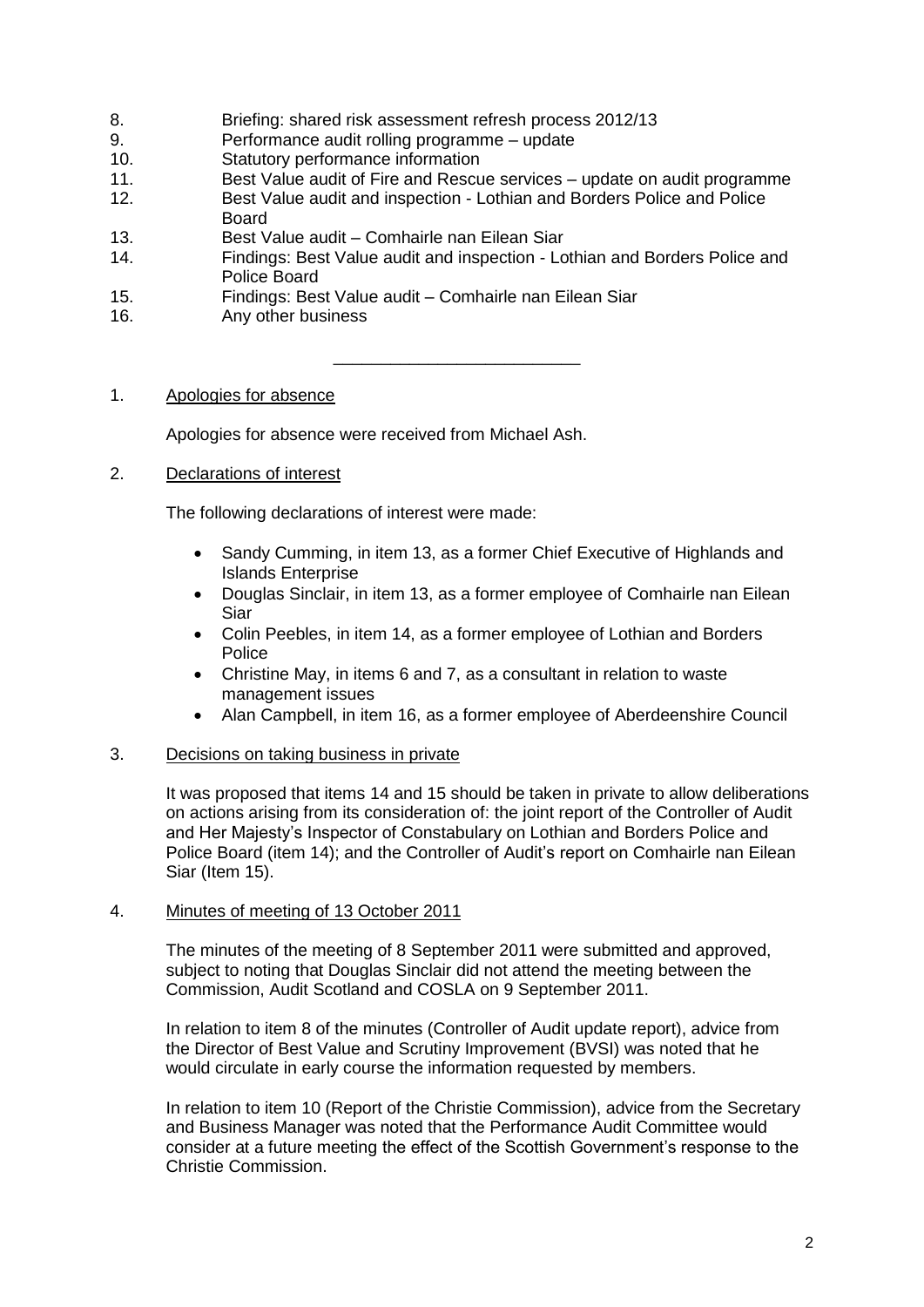In relation to item 11 (Scottish Spending Review 2011 and Draft Budget 2012-13), advice from Director of BVSI was noted that the information requested by the Commission had been circulated to members.

In relation to item 17 (Audit Scotland budget 2012/13 and charges for 2011/12 audits), advice from the Director of Audit Services was noted that the Assistant Auditor General would be meeting the CIPFA local government Directors of Finance section on 11 November 2011.

# 5. Chair"s introduction

The Chair reported that:

- He attended a meeting of the Audit Scotland Board meeting on 27 October
- He participated on the panel representing the Accounts Commission at the Audit Scotland "Connect" staff conference on 1 November
- The Deputy Chair and link members Bill McQueen and James King met with Aberdeenshire Council representatives to discuss the Accounts Commission report on the council on 1 November. A note of this meeting was tabled, and it was agreed that it be considered under "any other business"
- He acted as the media lead for the joint report on Community Planning Partnerships on 2 November and the report on Stirling Council on 9 November
- He and the Deputy Chair met with the non-executive members of the Audit Scotland Board on 9 November, to discuss matters of mutual interest.

## 6. Update report by the Controller of Audit

The Commission considered a report by the Controller of Audit providing an update on significant recent activity in relation to the audit of local government.

Following discussion, the Commission:

- Noted advice from the Controller of Audit that he had yet to receive a small number of annual audit reports but that this would be concluded satisfactorily in early course
- Noted advice from the Chair that he awaited further advice from the Convenor of the Parliament"s Public Audit Committee about future invitations to its meetings
- Noted advice from the Controller of Audit that he was currently considering issues arising from accounts and annual audit reports, and he would report to future meeting of the Commission as appropriate
- Noted advice from the Controller of Audit that he was in ongoing discussions with various stakeholders to gauge the interest amongst councils in taking part in pilot work in relation to auditing outcomes and community planning partnerships.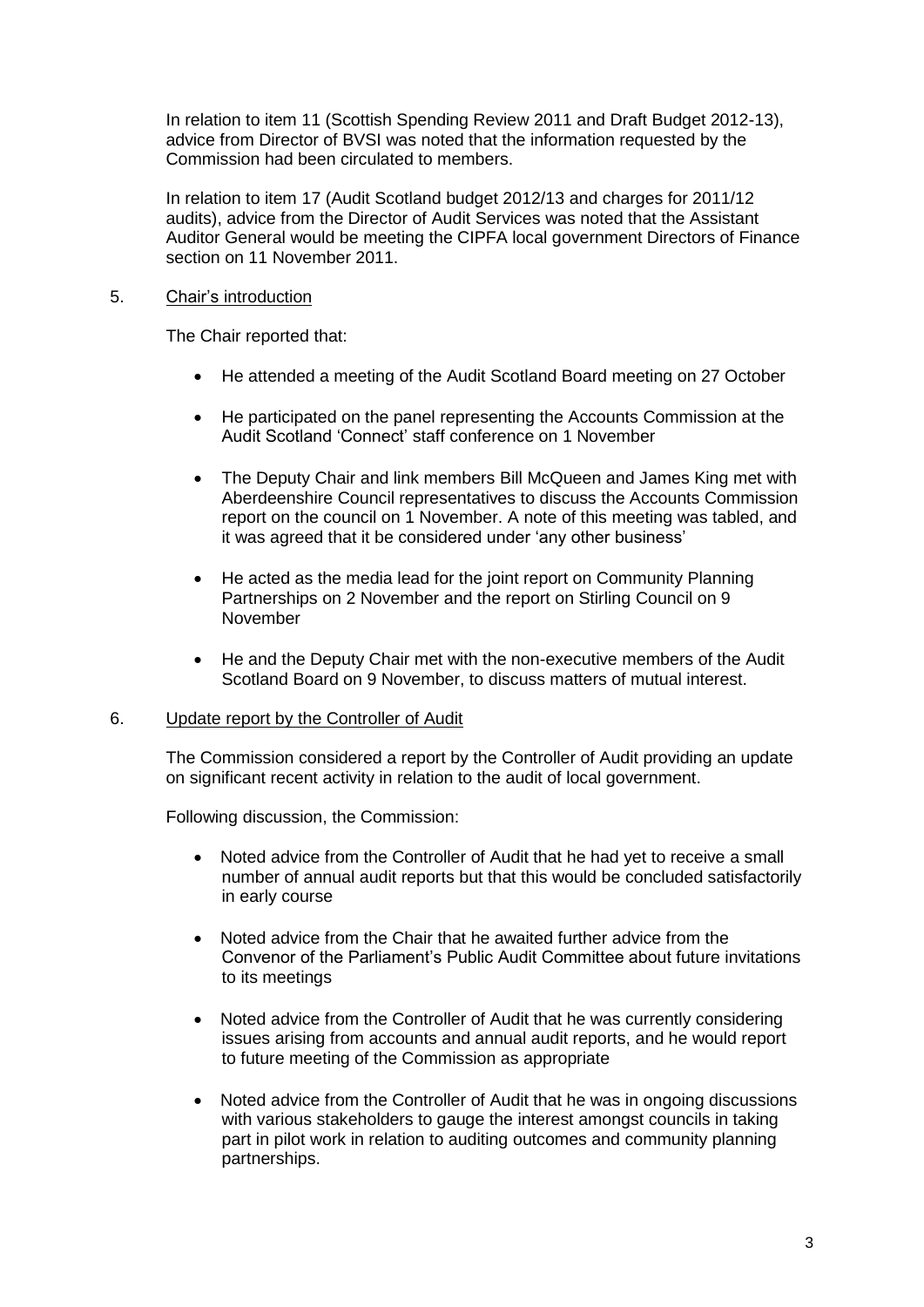• Noted the report

## 7. Briefing: Clyde Valley shared services proposal

The Commission considered a report by the Director of Audit Services on the updated position in relation to the Clyde Valley shared services proposals.

Following discussion the Commission agreed:

• That the Director of Audit Services provide more detail of the proposed governance arrangements for the proposal

# *(Action: Director of Audit Services)*

 That the Director of Audit Services provide information on any discussions between any Clyde Valley councils on proposals outwith or separate from the original Clyde Valley proposals

# *(Action: Director of Audit Services)*

- To note advice from the Director of BVSI that the Commission has already published some useful guidance to councils on improving partnership working, such as in the local government overview report 2010 and in the performance audit "The role of community planning partnerships in economic development"
- That the Director of BVSI consider a draft project outline for a study in the "How Councils Work" improvement series on shared services and partnership working, and how this might be programmed

*(Action: Director of BVSI)*

• To note the report.

## 8. Briefing: shared risk assessment refresh process 2012/13

The Commission considered a report by the Director of BVSI on the proposed approach to, and timetable for, the 2012/13 Shared Risk Assessment Process.

Following discussion the Commission agreed:

- To note that the Director of BVSI will consider how accessible the guidance is to those not involved directly in the shared risk assessment process
- To note advice from the Director of BVSI that, while the 2012/13 process is based on a "refresh" of the current process, the current work by the Commission and its scrutiny partners on developing an audit approach for outcomes and community planning partnerships may necessitate a more fundamental review of the process for future years
- To note that the Director of BVSI would consider if it would be appropriate to revise the guidance to reflect that a "green" classification of risk be applied on the condition that performance is both satisfactory and improving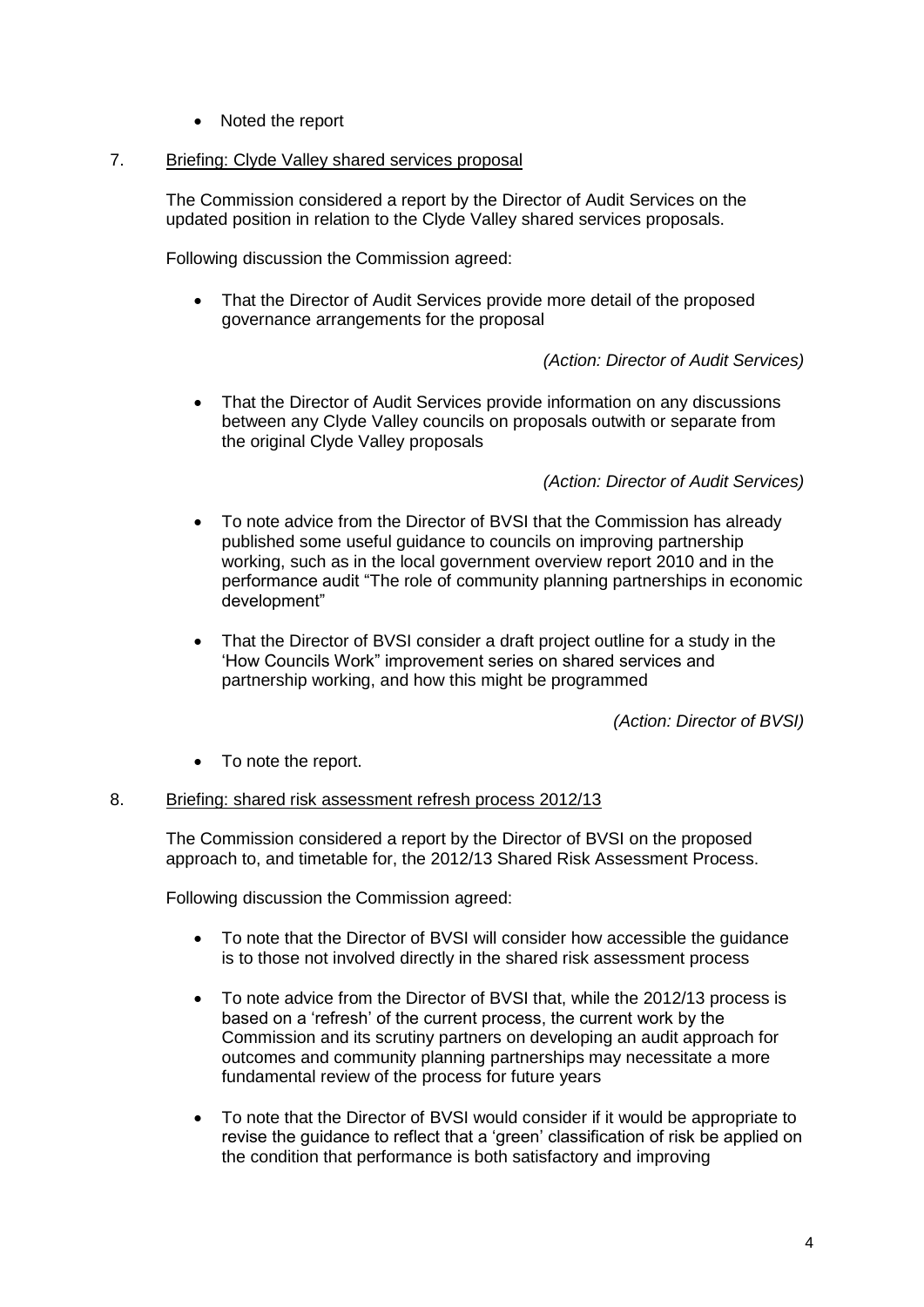• To note the report.

## 9. Performance audit rolling programme – update

The Commission considered a report by the Director of Performance Audit which provided a formal update on the rolling programme of performance audits.

Following discussion, the Commission:

- Noted advice from the Director on how the programme accommodated a moratorium on published reports in the period leading up to the local government elections in May 2012
- Noted the report.

## 10. Statutory performance information: 2010/11 outturn data

The Commission considered a report by the Director of BVSI which provided analysis of the 2010/11 statutory performance data provided by local authorities for the 2010-11 financial year and set out issues arising in relation to the future approach to statutory performance information.

Following discussion, the Commission:

 Agreed that a workshop event for be organised for members to consider the future strategy for performance information

*(Action: Secretary and Business Manager)*

- Noted advice from the Director of BVSI that recent discussions with the Society of Local Authority Chief Executives in Scotland (SOLACE), in relation to developing a comprehensive approach to the reporting by councils of performance information, were useful
- Agreed that the Director of BVSI provide more information on those councils which fully met all the criteria across all aspects of corporate management and service performance, as set out in the 2008 Publication of Information (Standards of Performance) Direction

*(Action: Director of BVSI)*

 Agreed that the Director of BVSI provide quarterly updates on the progress of the ongoing discussions between him and SOLACE

*(Action: Director of BVSI)*

- Noted the report.
- 11. Best Value audit of Fire and Rescue services update on audit programme

The Commission considered a report by the Director of BVSI which set out progress in relation to the Best Value audits of fire and rescue services and provided a proposed timetable for the Commission considering reports arising therefrom.